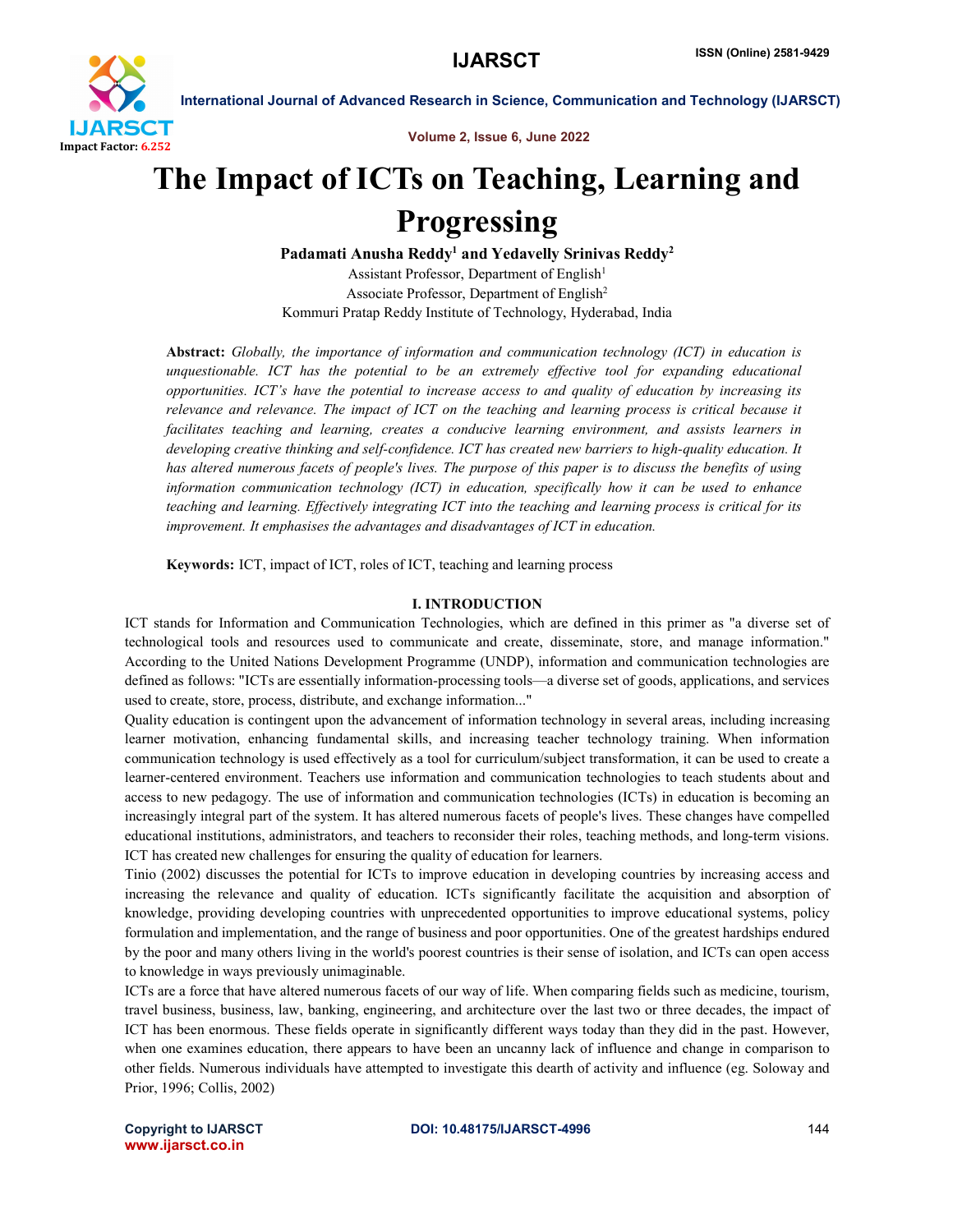

### Volume 2, Issue 6, June 2022

According to Watson (2001), ICTs have transformed how people work today and are now transforming education systems. As a result, if schools continue to train children in yesterday's skills and technologies, they may be unable to function effectively and adapt to the world of tomorrow. This alone is reason enough for ICTs to garner global recognition and attention. For example, ICTs are effective tools for achieving one of the Millennium Development Goals (MDGs), which is universal primary education by 2015. Kofi Anan, the former United Nations Secretary General, emphasises the importance of ensuring that information and communication technologies (ICTs) unlock the door to education systems in order to achieve Universal Primary Education by 2015. This demonstrates the growing demand for and increasing importance of (ICTs) in education. Because ICTs enable students and teachers to tailor learning and teaching to individual needs, society is compelling schools to respond appropriately to this technological innovation.

# II. OBJECTIVES OF INFORMATION AND COMMUNICATION TECHNOLOGY IN EDUCATION

- 1. Acceleration of learning and achievement.
- 2. Individuals' increased acquisition of knowledge and skills necessary for a better life and sustainable development.
- 3. To foster and facilitate the interaction of humans and their environment.
- 4. To carry out the principle of lifelong education.
- 5. To diversify educational methods and services and to increase literacy rates through distance education.
- 6. To increase citizen technology literacy and to emphasise the importance of both slow and gifted children.

# III. IMPACT ON ACADEMIC ACHIEVEMENT OF STUDENTS

- 1. The beneficial effect of ICT use in education has not been established. By and large, and despite thousands of impact studies, the impact of ICT use on student achievement continues to be difficult to quantify and subject to considerable reasonable debate.
- 2. When connected to pedagogy, a positive impact is more likely. When ICTs are used appropriately to complement a teacher's existing pedagogical philosophies, it is believed that specific uses of ICT can have a positive effect on student achievement.
- 3. In some areas, 'Computer Aided Instruction' has been shown to improve student performance on multiple choice, standardized tests.
- 4. Computer Aided (or Assisted) Instruction (CAI), which generally refers to student self-study or tutorials on PCs, has been shown to slightly improve student test scores on certain reading and math skills, although the extent to which this improvement correlates with actual student learning is debatable.
- 5. The requirement for well-defined objectives: When the objectives for their use are unclear, ICTs are perceived to be less effective (or ineffective). While this statement appears self-evident, the specific goals for ICT use in education are frequently very broad or rather vaguely defined in practise. There is a significant tension between traditional pedagogies and standardised testing and 'new' pedagogies.
- 6. Traditional, transmission-based pedagogies are deemed to be more effective in preparing students for standardised testing, which is frequently used to assess the effectiveness of such teaching practises, than more 'constructivist' pedagogical styles.
- 7. Incompatibility between the methods used to quantify effects and the type of learning facilitated
- 8. Numerous studies have revealed a disconnect between the methods used to assess effects and the nature of the learning facilitated by specific ICT uses. For instance, some studies examined only traditional teaching and learning processes and knowledge mastery, rather than examining new processes and knowledge associated with the use of ICTs. Perhaps more useful analysis of ICT's impact will emerge only when the methods for measuring achievement and outcomes are more closely linked to the learning activities and processes promoted by ICT use.
- 9. ICTs are used in a variety of ways across the curriculum: The use of ICTs for simulations and modelling in science and math, as well as word processing and communication software (e-mail), has been shown to be effective in the development of students' language and communication skills.
- 10. Outside of school, access has an effect: The relationships between student computer use in class, student computer use outside of class, and student achievement are unknown. However, students in OECD countries

www.ijarsct.co.in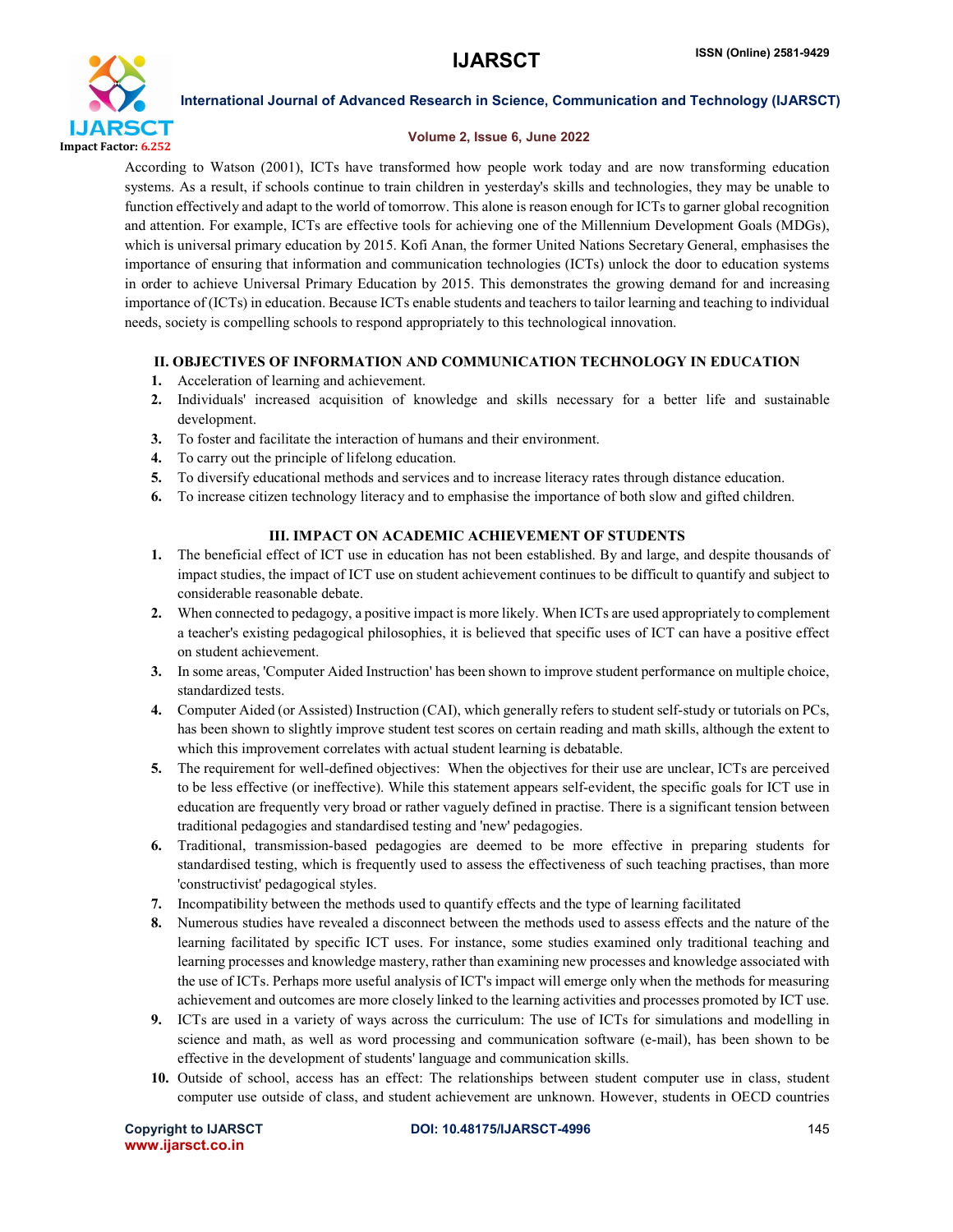

#### Volume 2, Issue 6, June 2022

with the highest levels of computer use outside of school have been found to have lower than average achievement in some studies (the presumption is that high computer use outside of school is disproportionately devoted to computer gaming).

11. Users believe that ICTs have a beneficial effect: According to studies that rely heavily on self-reporting, the majority of users believe that ICTs help them be more effective learners.

Recognize the importance of connecting ICT policies to education policies. Education policies should emphasise the following major points to reflect the importance of technology (UNDP, 2004):

- 1. Education policies must reflect the alternative and novel teaching paradigms that ICT can offer in terms of providing a more effective, relevant, and flexible mode of learning for the underprivileged and general population.
- 2. Policies must consider teacher retraining to incorporate the use of ICTs in education. Teachers should reimagine learning environments in such a way that students can apply newly acquired ICT skills to other applications in an ICT-rich environment.
- 3. While the majority of educational policies recognise the importance of ICT infrastructure, they overlook the importance of local educational content. The development of instructional content-ware continues to be neglected, eroding hardware investments and resulting in significant economic and educational losses.
- 4. The focus for developing countries should be on how they use ICTs to compensate for education's deficiencies, including well-trained teachers and the financial means to purchase expensive equipment. The objective is to focus on technological alternatives that bring the imagination and creativity of a few exceptional teachers to students at a low cost.

### IV. IMPACT ON STUDENT MOTIVATION

- 1. Teachers and students are motivated by ICTs. There appears to be widespread agreement that ICT use significantly contributes to student motivation for learning, both among teachers and students.
- 2. Outside of school, access has an effect on user confidence (Not surprisingly) Students who have access to a computer at home also use them more frequently and with greater confidence in school than students who do not have access to a computer at home.
- 3. The location of computers has an effect: Placing computers in classrooms enables significantly more use of ICTs for 'higher order' skills than separate computer laboratories (indeed, fewer computers in classrooms may enable even more use than greater numbers of computers located in separate computer labs). This is reflected in a growing emphasis on the use of laptop computers by teachers and students (and, in some places, 'computerson-wheels'), as well as, to a much lesser extent, on the use of personal digital assistants and other mobile devices.
- 4. Models for integrating ICT use successfully during and after school hours are still emerging: There are only a few successful models for integrating student computer use at home or in other 'informal settings' outside of school with school-based computer use.
- 5. The appropriate age for students to be introduced to computers is a point of contention: On a broad level, the appropriate ages for student ICT use are unknown. However, certain uses are clearly more or less appropriate depending on the students' ages and abilities. Recent research cautions against widespread use in children and adolescents.
- 6. ICTs have the potential to increase learner autonomy: There is evidence that the use of ICTs can increase a learner's autonomy in certain circumstances.
- 7. Gender has an effect on impact: The way ICTs are used in education is frequently influenced by the learner's gender.
- 8. The 'pilot effect' has the potential to be a significant driver of positive change: Dedicated ICT-related interventions in education that introduce a new tool for teaching and learning may demonstrate improvements simply because the efforts associated with such interventions motivate teachers and students to do'more' (potentially diverting energies and resources from other activities).